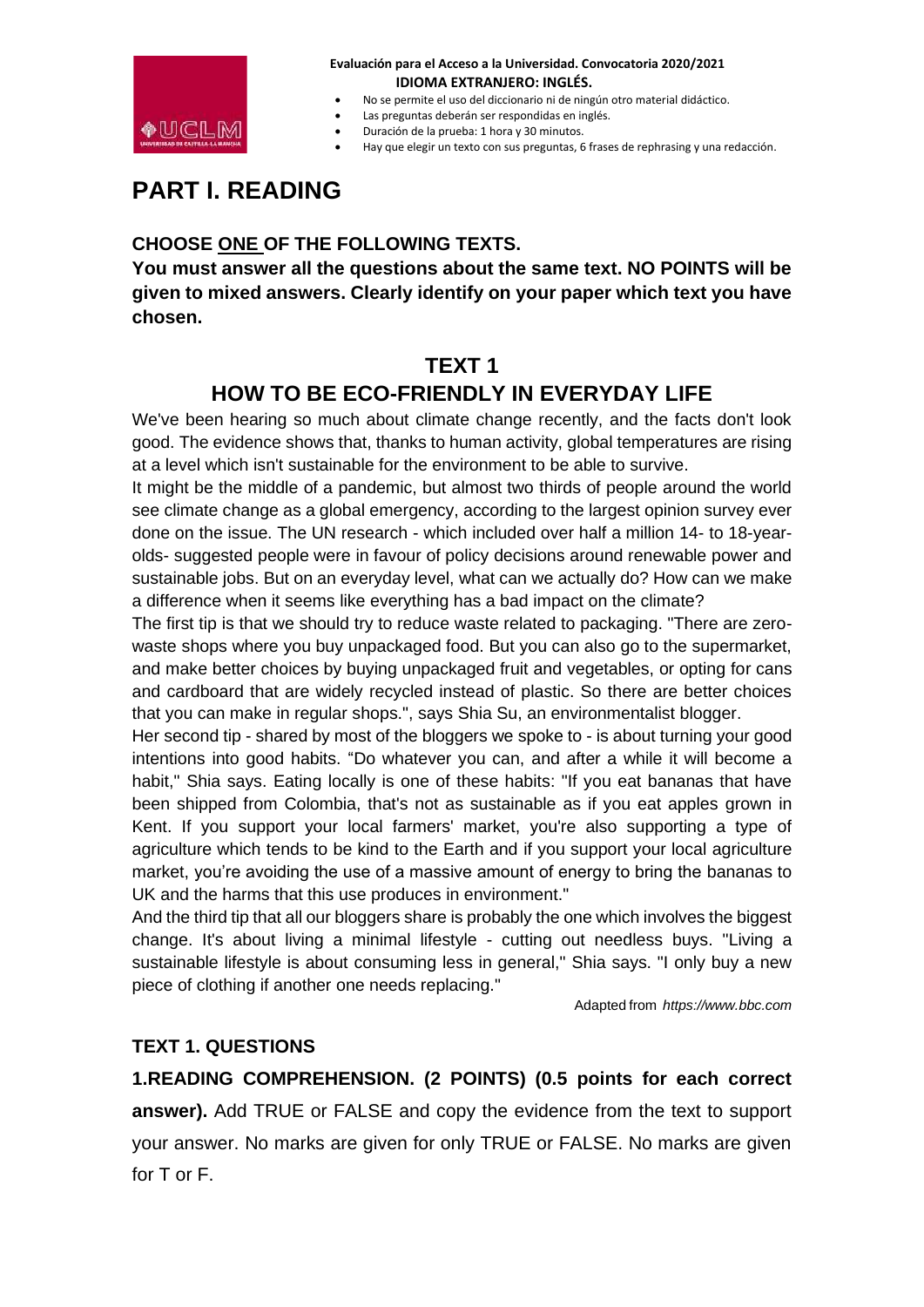

- No se permite el uso del diccionario ni de ningún otro material didáctico.
- Las preguntas deberán ser respondidas en inglés.
- Duración de la prueba: 1 hora y 30 minutos.
- Hay que elegir un texto con sus preguntas, 6 frases de rephrasing y una redacción.
- 1. According to a recent poll, most people consider climate change a worldwide problem. **TRUE. Almost two thirds of people around the world see climate change as a global emergency, according to the largest opinion survey ever done on the issue.**
- 2. If you buy in a supermarket, there isn't anything you can do to help the environment. **FALSE. But you can also go to the supermarket, and make better choices by buying unpackaged fruit and vegetables, or opting for cans and cardboard that are widely recycled instead of plastic**
- 3. By consuming local products, you are avoiding the damage on environment. **TRUE. If you support your local agriculture market, you're avoiding the use of a massive amount of energy to bring the bananas to UK and the harms that this use produces in environment**
- 4. Shia buys new clothes when the old ones become old-fashioned**. FALSE. Shia says "I only buy a new piece of clothing if another one needs replacing."**

### **TEXT 1 LEXICON / PHONETICS (2 POINTS):**

**A. LEXICON. (1 POINT) (0.25 points for each correct answer) Find words or phrases in the text that mean the same as these given**.

- 1. Rubbish, garbage: **waste**
- 2. Exported, transferred: **shipped**
- 3. Help, aid: **support**
- 4. Huge, enormous: **massive**

### **B. PHONETICS. (1 POINT) (0.25 points for each correct answer)**

- 1. Is the final "-ed" pronounced /t/, /d/ or /ɪd/ in "shared"? **/d/**
- 2. How is the "-ir" pronounced in "third", /ɪ/, /ɜ:/ or /i:/? **/ɜ:/**
- 3. Is the final "-s" pronounced /s/, /z/ or /ɪz/ in "choices"? **/ɪz/**
- 4. Look for ONE word from the text with the diphthong /eɪ/? **change, able,**

#### **sustainable, survey, everyday, make, waste, related**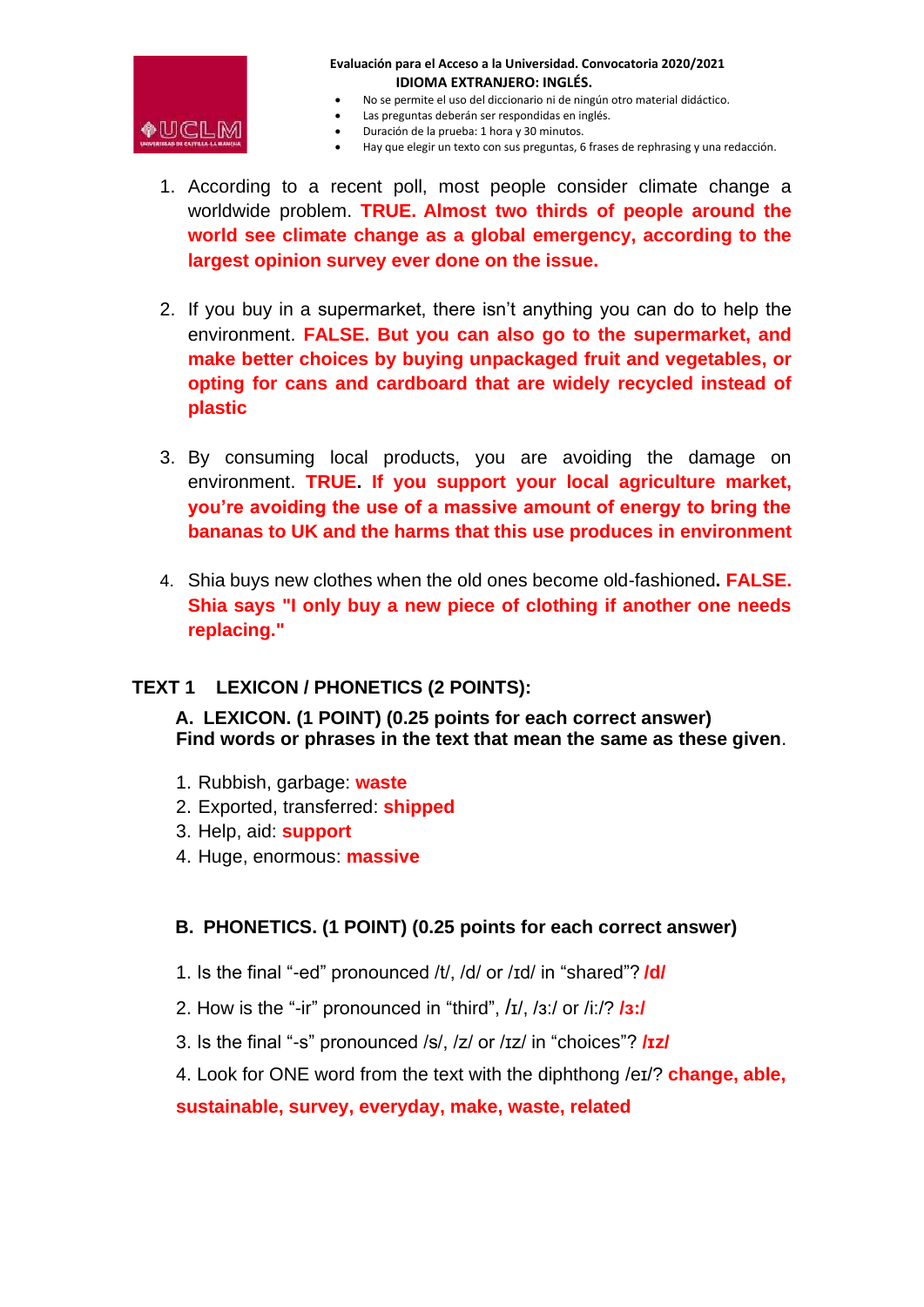

- No se permite el uso del diccionario ni de ningún otro material didáctico.
- Las preguntas deberán ser respondidas en inglés.
- Duración de la prueba: 1 hora y 30 minutos.
- Hay que elegir un texto con sus preguntas, 6 frases de rephrasing y una redacción.

# **TEXT 2**

### **IN ISOLATING TIMES, CAN ROBO-PETS PROVIDE COMFORT?**

As seniors in nursing homes find themselves far from their families during the pandemic, some are turning to automated animals for company. When Linda Spangler asked her mother, in a video chat, what she would like as gift for her 92nd birthday, the response came immediately. "I'd like a dog," Charlene Spangler said. Her daughter, a doctor, considered the request. Before visitors were forbidden in the nursing home because of the Covid-19 pandemic, Dr. Spangler had seen her mother every day, often taking her to Lake Merritt in her wheelchair to see the ducks and the passing dogs.

In her nursing home, Charlene Spangler had eaten meals with several other residents, joined art classes and listened to visiting musicians, but now, activities and communal meals have vanished. Apart from one quick visit in the lobby, she has not seen her daughter in person in six months; they communicate through 15 minute video calls when staff members can arrange them.

"She's more isolated in her room now," Dr. Spangler said. "And she misses having a dog." Knowing that her mother wasn't able to look after a pet, even if the institution where she lives had permitted animals, Dr. Spangler looked online for the robotic pets she had heard about. She found a little robotic dog with sensors that allow it to make sounds and movements similar to the ones that a real dog would do. Unable to deliver the robot personally, Dr. Spangler asked a staff member to take it inside. Ten days later, in a video chat, she discovered that her mother had named the robot dog Dumbo.

The isolation caused by the coronavirus, not only in nursing homes, but also among old people living alone in their homes, has intensified interest in these products and increased sales. However, how the elderly will react is unpredictable. Some older people who had dementia and depression and had largely stopped eating started having meals at a fixed time because of the call of their robotic dogs, while others never feel attached to their electronic pets because they saw them only as devices.

As for Charlene Spangler, during a recent video chat she mentioned that her dog was barking and that she could feel its heartbeat. "It seems like there's some interaction," her daughter said. "So, for me it's enough"

Adapted from *http://nytimes.com*

### **TEXT 2. QUESTIONS**

### **1.READING COMPREHENSION. (2 POINTS) (0.5 points for each correct**

**answer).** Add TRUE or FALSE and copy the evidence from the text to support

your answer. No marks are given for only TRUE or FALSE. No marks are given

for T or F.

1. Dr. Spangler always stayed in the nursing home when she went to visit her mother. **FALSE. Before visitors were forbidden in the nursing home because of the Covid-19 pandemic, Dr. Spangler had seen her mother**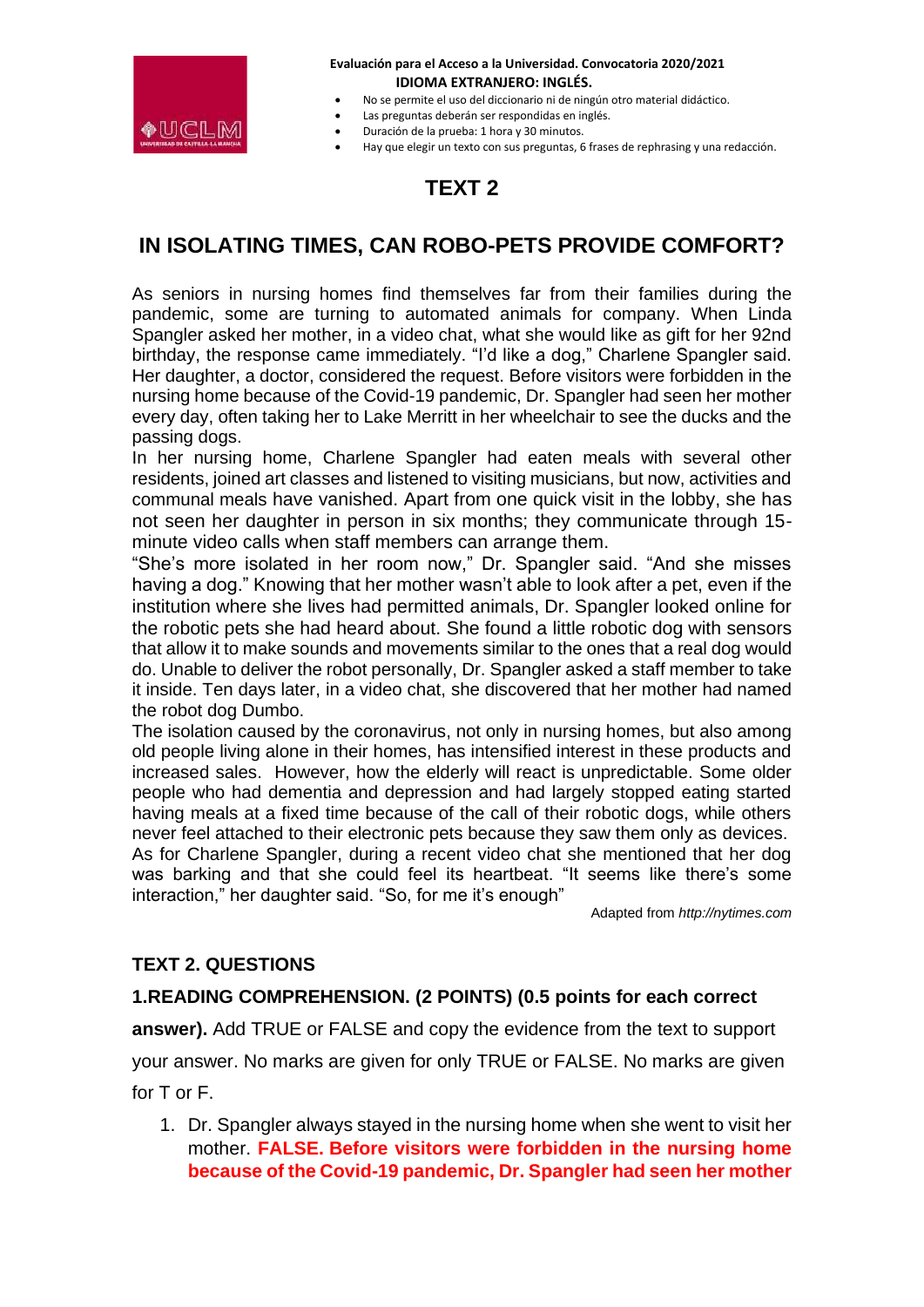

- No se permite el uso del diccionario ni de ningún otro material didáctico.
- Las preguntas deberán ser respondidas en inglés.
- Duración de la prueba: 1 hora y 30 minutos.
- Hay que elegir un texto con sus preguntas, 6 frases de rephrasing y una redacción.

**every day, often taking her to Lake Merritt in her wheelchair to see the ducks and the passing dogs.**

- 2. Dr. spangler took the robot to the nursing home. **FALSE. Unable to deliver the robot personally, Dr. Spangler asked a staff member to take it inside.**
- 3. Robotic pets have helped some old people to retake basic routines. **TRUE. Some older people who had dementia and depression and had largely stopped eating started having meals at a fixed time because of the call of their robotic dogs.**
- 4. Some people don't have any feelings towards the robotic pets because they only consider them as machines. **TRUE. while others never feel attached to their electronic pets because they saw them only as devices.**

### **TEXT 2 LEXICON / PHONETICS (2 POINTS):**

**A. LEXICON. (1 POINT) (0.25 points for each correct answer) Find words or phrases in the text that mean the same as these given**.

- 1. Appeal, petition: **request**
- 2. Lonely, secluded: **isolated**
- 3. Connected: **attached**
- 4. Gadgets, appliances: **devices**
- **B. PHONETICS. (1 POINT) (0.25 points for each correct answer)**
	- 1. How is the "s" pronounced in "lives", /s/, /z/, or /ɪz/? **/z /**
	- 2. How do you pronounce "ea" in "eaten", /i:/, /e/, /ɪə/? **/i:/**
	- 3. How is the "-ed" pronounced in "asked", /t/, /d/ or /id/? **/t/**
	- 4. How is the "a" pronounced in "later": /æ/,/ɑ:/ or /eɪ/.? **/eɪ/**

# **PART II. USE OF ENGLISH.**

**USE OF ENGLISH. (3 POINTS) (0.5 points for each correct answer).**

**Choose SIX of these sentences and rewrite them starting with the words given. Only the first six will be corrected. No points will be given for the extra ones. Clearly identify the sentences you choose using the numbers here.**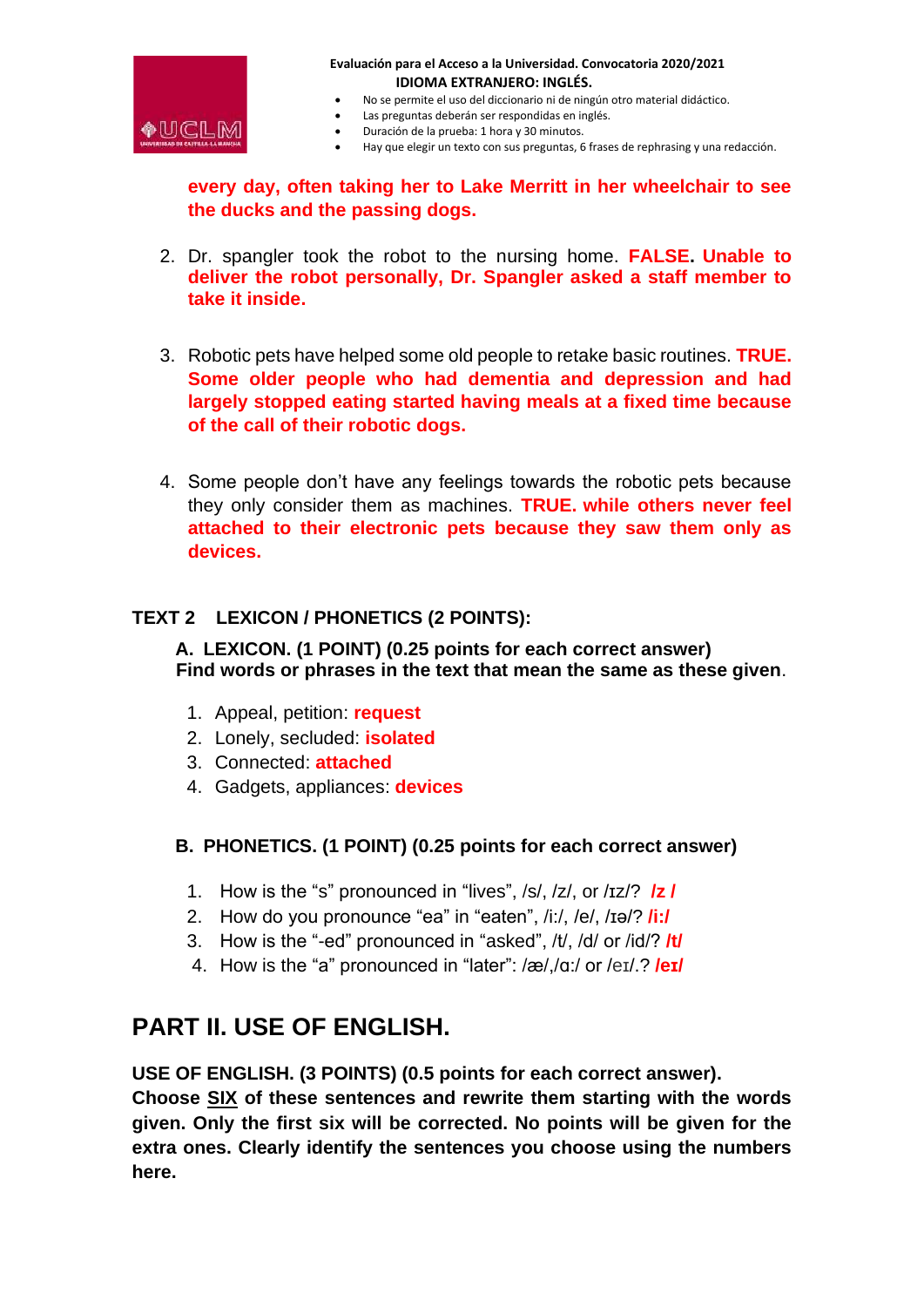

- No se permite el uso del diccionario ni de ningún otro material didáctico.
- Las preguntas deberán ser respondidas en inglés.
- Duración de la prueba: 1 hora y 30 minutos.
- Hay que elegir un texto con sus preguntas, 6 frases de rephrasing y una redacción.
- 1. I've never read such a boring book. This is **the most boring book that I have ever read.** This is **the first time that I have read such a boring book**
- 2. Mark said to me: "How are you going to solve this problem?" . Mark asked me **how I was going to solve that problem.**
- 3. I didn't see the man. He took my wallet yesterday.

I didn't see **the man who/that took my wallet yesterday.**

- 4. We didn't bring money, so we didn't buy a present. If **we had brought money, we would have bought a present.**
	- Si no ponen la coma, pero el resto está bien, puntuamos 0,25
- 5. They make wonderful sandwiches in this restaurant. Wonderful sandwiches **are made in this restaurant.**
- 6. How long have you been watching this film? When **did you start watching this film?**
- 7. We won't stay in London if we don't find a good hotel. Unless we **find a good hotel, we won't stay in London**
	- Si no ponen la coma, pero el resto está bien, puntuamos 0,25.
- 8. Perhaps they will find a solution soon They **may/might/could find a solution soon**
- 9. My father is going to take our bags to the station. Our bags **are going to be taken to the station by my father.**
- 10.Martin is my new neighbour. His sister works with me. Martin, **whose sister works with me, is my new neighbour**.
- 11.Susan said:" Mark, don't shout in class". Susan told **Mark not to shout in class.**
- 12.It's a pity I don't see you more often. If only **I saw you more often**. If only **I could see you more often**